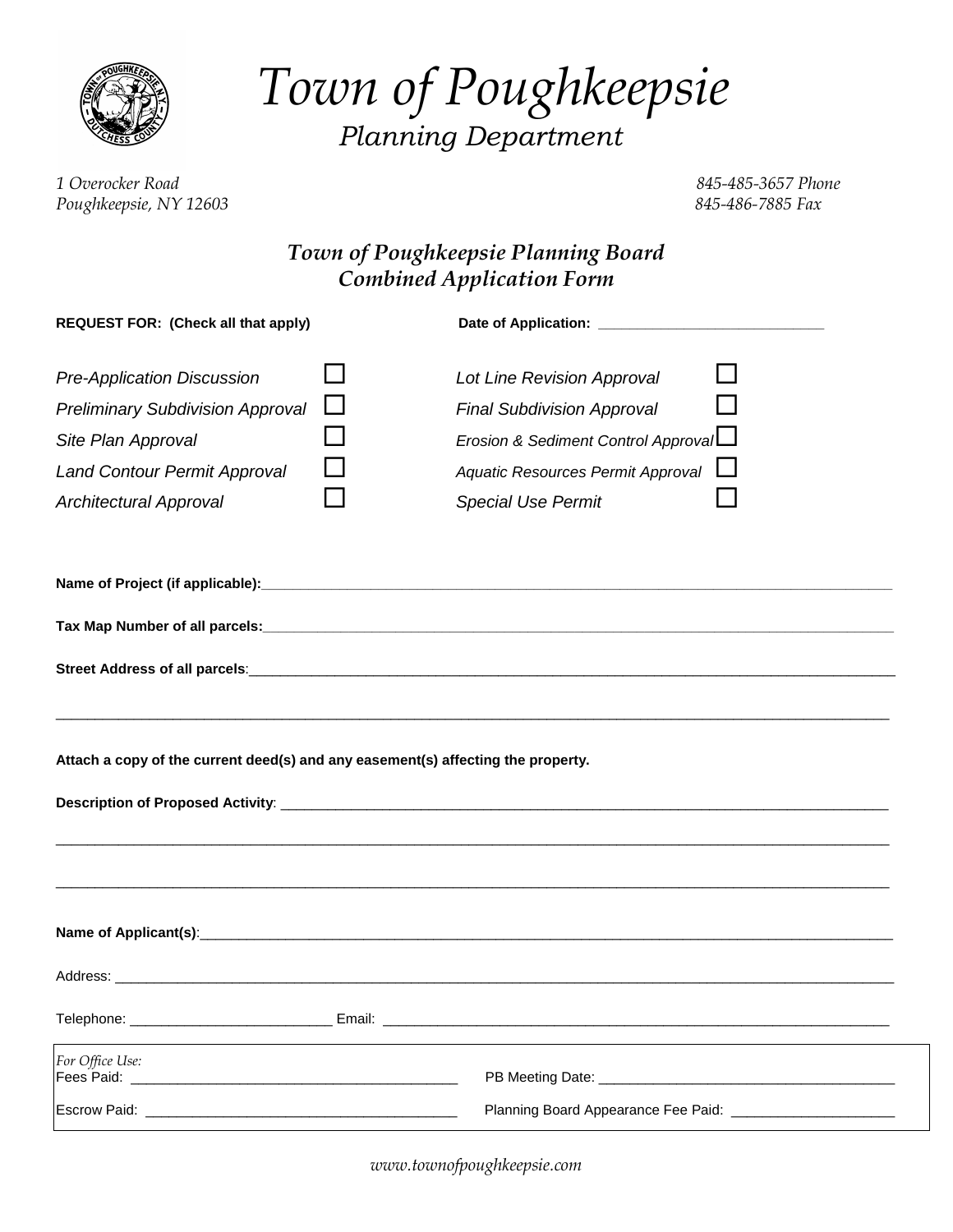| A)                                                                                                                                                                     | <b>For All Applications:</b>                                                                                                                                                            |  |  |  |
|------------------------------------------------------------------------------------------------------------------------------------------------------------------------|-----------------------------------------------------------------------------------------------------------------------------------------------------------------------------------------|--|--|--|
| 1)                                                                                                                                                                     |                                                                                                                                                                                         |  |  |  |
| 2)                                                                                                                                                                     |                                                                                                                                                                                         |  |  |  |
| 3)                                                                                                                                                                     |                                                                                                                                                                                         |  |  |  |
| 4)                                                                                                                                                                     |                                                                                                                                                                                         |  |  |  |
| 5)                                                                                                                                                                     |                                                                                                                                                                                         |  |  |  |
| 6)                                                                                                                                                                     |                                                                                                                                                                                         |  |  |  |
| 7)                                                                                                                                                                     | Type of construction or activity proposed: (Check all that apply)                                                                                                                       |  |  |  |
| New Construction:                                                                                                                                                      | Residential<br>Commercial<br>Institutional<br><u>and the state</u>                                                                                                                      |  |  |  |
|                                                                                                                                                                        | Expansion/Renovation:<br>Commercial<br>Residential<br>Institutional<br>$\mathcal{L}(\mathcal{L})$ . The set of $\mathcal{L}(\mathcal{L})$<br>$\sim 10^{11}$<br><b>Contract Contract</b> |  |  |  |
| Home Occupation:                                                                                                                                                       | Change in use: _______<br>Other:                                                                                                                                                        |  |  |  |
| 8)                                                                                                                                                                     |                                                                                                                                                                                         |  |  |  |
| Does applicant intend to request any information waivers?<br>9)<br>No ___________ Yes _________. If yes, please list all waivers (attach separate pages if necessary): |                                                                                                                                                                                         |  |  |  |
|                                                                                                                                                                        | 10) Are there agricultural and/or forestry exemptions affecting the property?<br>No _______ Yes _______. If yes, please list in detail (attach separate pages if necessary):            |  |  |  |
|                                                                                                                                                                        |                                                                                                                                                                                         |  |  |  |

<span id="page-1-0"></span><sup>1.</sup> Shall include lands owned by family members of the applicant, and any corporation(s), partnership(s), limited liability companies, or other entities or partnerships in which the applicant has an interest.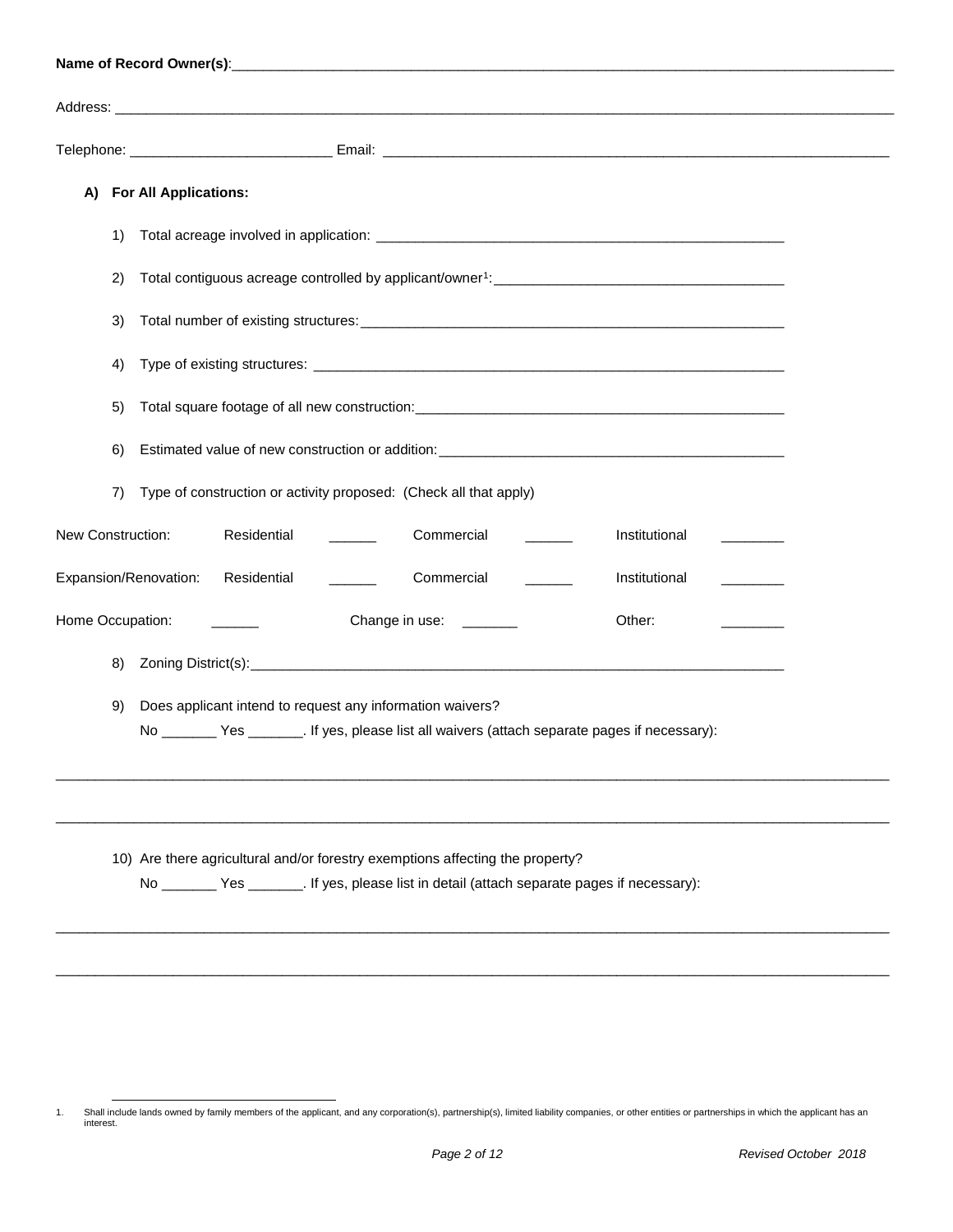| 11) Have any area or use variances affecting the property been granted? |  |                                                                                                                                                                                                                                                                                                                                                                 |  |
|-------------------------------------------------------------------------|--|-----------------------------------------------------------------------------------------------------------------------------------------------------------------------------------------------------------------------------------------------------------------------------------------------------------------------------------------------------------------|--|
|                                                                         |  | No _____________ Yes __________. If yes, please list in detail (attach separate pages if necessary):                                                                                                                                                                                                                                                            |  |
|                                                                         |  | ,我们也不能会在这里,我们的人们也不能会在这里,我们也不能会在这里,我们也不能会在这里,我们也不能会在这里,我们也不能会在这里,我们也不能会不能会不能会。<br>第2012章 我们的人们,我们的人们的人们,我们的人们的人们,我们的人们的人们,我们的人们的人们,我们的人们的人们,我们的人们的人们,我们的人们的人们,我们的人<br>12) Have any permits affecting the property been issued by any other governmental agency?<br>No ________ Yes ________. If yes, please list in detail (attach separate pages if necessary): |  |
| governmental agency?                                                    |  | 13) Has any application(s) for any other permit(s) for any activity affecting the property been submitted to any other<br>No _____________ Yes __________. If yes, please list in detail (attach separate pages if necessary):                                                                                                                                  |  |
|                                                                         |  |                                                                                                                                                                                                                                                                                                                                                                 |  |
|                                                                         |  |                                                                                                                                                                                                                                                                                                                                                                 |  |
|                                                                         |  |                                                                                                                                                                                                                                                                                                                                                                 |  |
|                                                                         |  |                                                                                                                                                                                                                                                                                                                                                                 |  |
|                                                                         |  |                                                                                                                                                                                                                                                                                                                                                                 |  |
|                                                                         |  |                                                                                                                                                                                                                                                                                                                                                                 |  |
|                                                                         |  |                                                                                                                                                                                                                                                                                                                                                                 |  |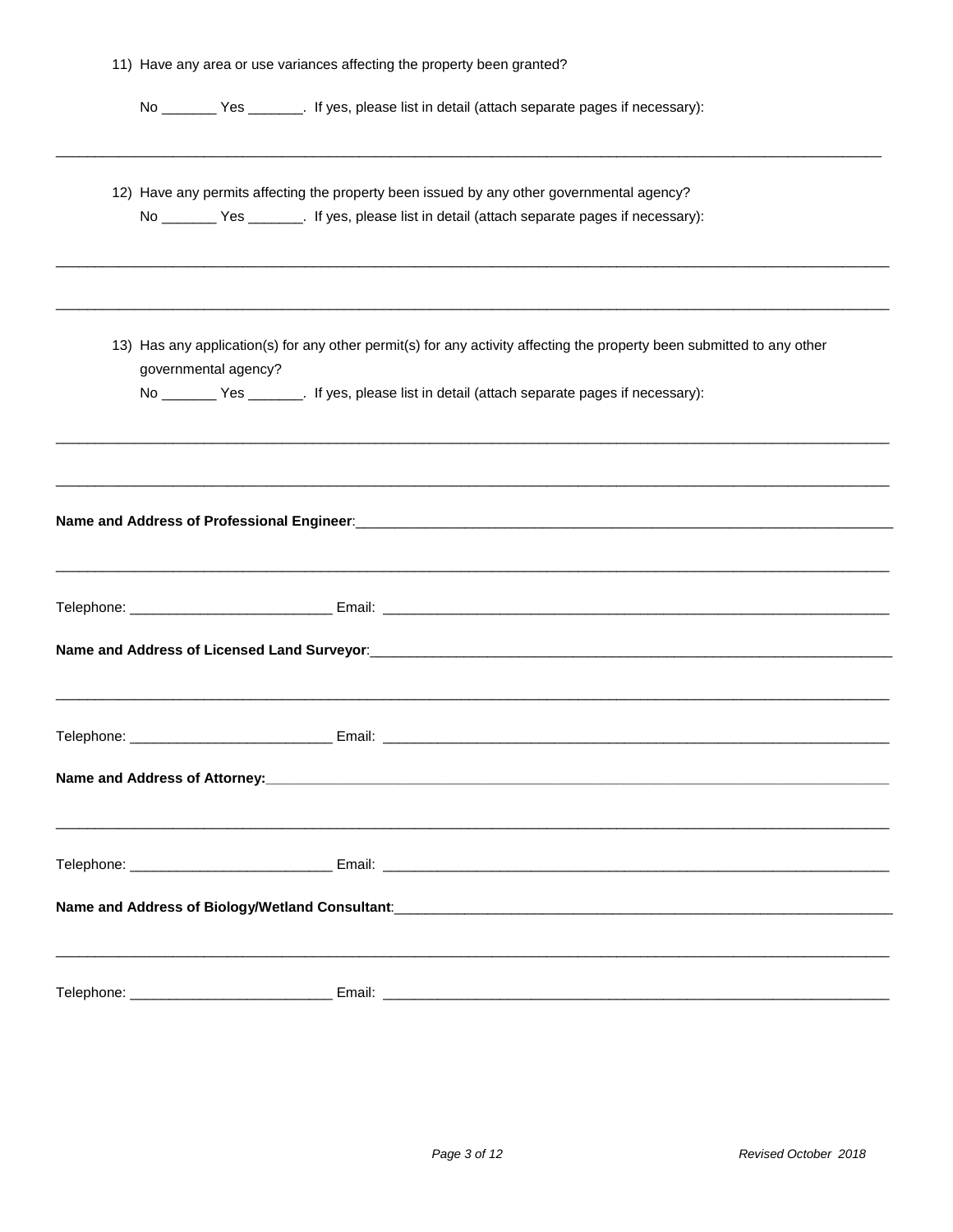### **B) For Subdivision and Lot Line Change Applications Only:**

| 1) |                                                                                                                                                                                                                                                                           |                     |
|----|---------------------------------------------------------------------------------------------------------------------------------------------------------------------------------------------------------------------------------------------------------------------------|---------------------|
| 2) |                                                                                                                                                                                                                                                                           |                     |
| 3) |                                                                                                                                                                                                                                                                           |                     |
| 4) |                                                                                                                                                                                                                                                                           |                     |
| 5) |                                                                                                                                                                                                                                                                           |                     |
| 6) |                                                                                                                                                                                                                                                                           |                     |
| 7) |                                                                                                                                                                                                                                                                           |                     |
| 8) |                                                                                                                                                                                                                                                                           |                     |
| 9) | Preliminary Plat includes __________ acres and tentatively includes ___________ future lots. The amount of area shown on<br>this Preliminary Plat proposed to be dedicated for future public use, (exclusive of roads) is ________(define measure:<br>acres/square feet). |                     |
|    | 10) Does subdivider intend to submit a single subdivision plat for filing with County Clerk for all property in the Preliminary Plat?                                                                                                                                     |                     |
| C) | For Land Contour Permit; Erosion & Sediment Control; Aquatic Resources Applications:                                                                                                                                                                                      |                     |
| 1) | Does the plan involve removal or the addition of more than two (2) feet of soil anywhere on the property? Yes ______ No<br>________. If yes, provide details and a map showing the proposed grading.                                                                      |                     |
| 2) |                                                                                                                                                                                                                                                                           |                     |
| 3) | Describe how was the amount of material to be moved calculated? Attach additional sheets as necessary.                                                                                                                                                                    |                     |
| 4) | Will<br>the activity involve the clearing, grading or disturbance to one<br>acre or<br>Yes _________ No _________. If yes, provide details and a map showing the proposed grading.                                                                                        | land?<br>more<br>of |
| 5) | Describe how the amount of land to be cleared, graded or disturbed was determined? Attach additional sheets as<br>necessary.                                                                                                                                              |                     |
|    |                                                                                                                                                                                                                                                                           |                     |

## **D) For Aquatic Resource Permit Applications:**

1) The date the wetland delineation was performed is: \_\_\_\_\_\_\_\_\_\_\_\_\_\_\_\_\_\_\_\_\_\_\_\_\_\_\_\_\_\_\_\_\_\_\_\_\_\_\_\_\_\_\_\_\_\_\_\_\_\_\_\_\_\_\_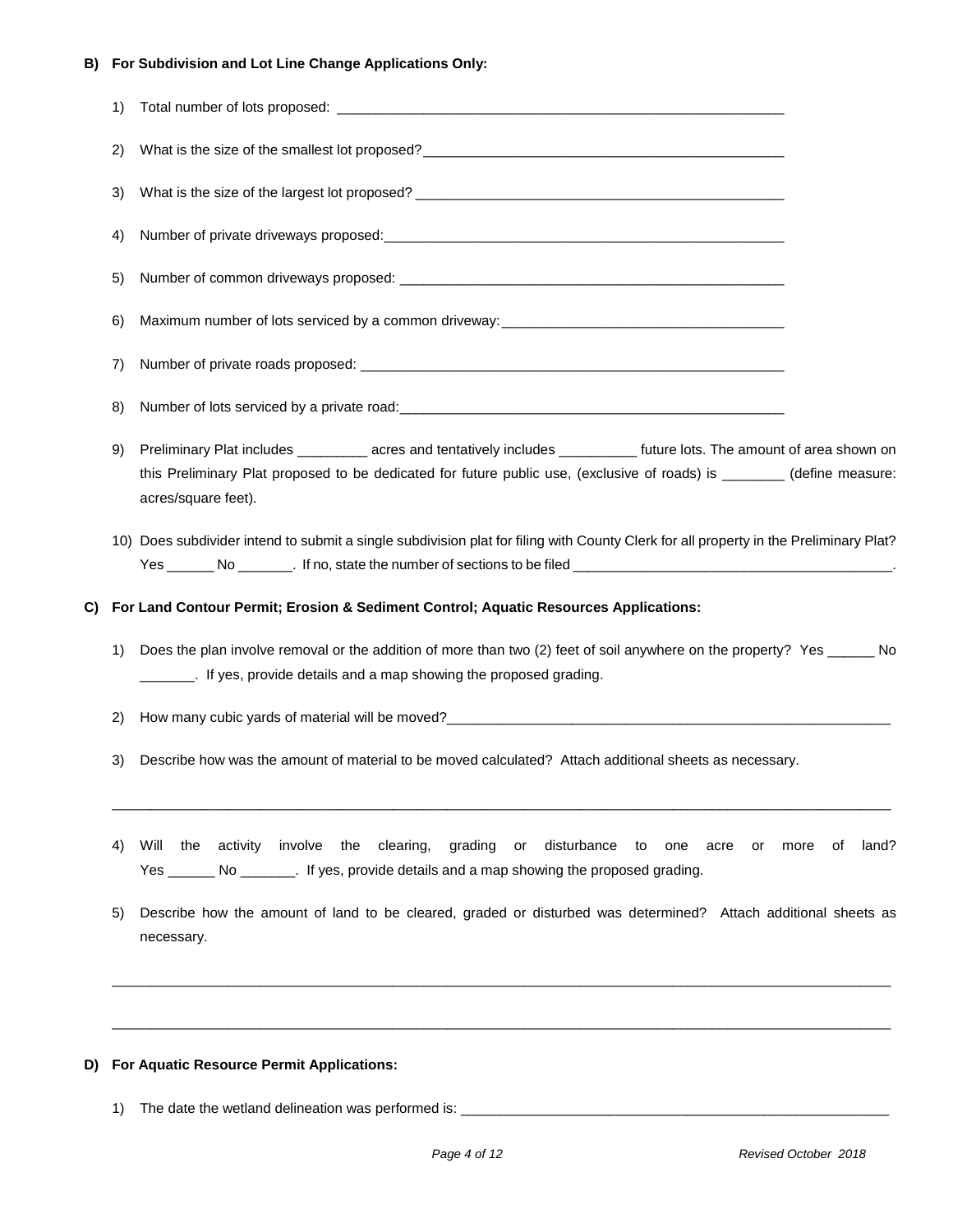- 2) The delineation was performed by: \_\_\_\_
- 3) The site contains a federal jurisdictional wetland: Yes \_\_\_\_\_\_ No \_\_\_\_\_\_\_. If yes, provide a copy of any applications and correspondence with the USACOE.
- 4) The site contains a state protected freshwater wetland: Yes \_\_\_\_\_\_\_ No \_\_\_\_\_\_\_. If yes, provide a copy of any applications and correspondence with the NYSDEC.
- 5) The areal extent of proposed disturbance to the wetland is: \_\_\_\_\_\_\_\_\_\_\_\_\_\_\_\_\_
- 6) The areal extent of proposed disturbance to the wetland buffer area is:

#### **E) For Special Use Permit Applications (except accessory apartment):**

Provide a description of the proposed activity with regard to the following standards. (Attach additional pages as necessary):

- 1) That there would not be any detrimental effect by the establishment of such use on other uses within the district.
- 2) That such use will be in harmony with the orderly development of the district and the location, nature and height of buildings, walls, fences and parking areas will not discourage the appropriate development and use of adjacent lands.

 $\_$  ,  $\_$  ,  $\_$  ,  $\_$  ,  $\_$  ,  $\_$  ,  $\_$  ,  $\_$  ,  $\_$  ,  $\_$  ,  $\_$  ,  $\_$  ,  $\_$  ,  $\_$  ,  $\_$  ,  $\_$  ,  $\_$  ,  $\_$  ,  $\_$  ,  $\_$  ,  $\_$  ,  $\_$  ,  $\_$  ,  $\_$  ,  $\_$  ,  $\_$  ,  $\_$  ,  $\_$  ,  $\_$  ,  $\_$  ,  $\_$  ,  $\_$  ,  $\_$  ,  $\_$  ,  $\_$  ,  $\_$  ,  $\_$  ,

 $\_$  ,  $\_$  ,  $\_$  ,  $\_$  ,  $\_$  ,  $\_$  ,  $\_$  ,  $\_$  ,  $\_$  ,  $\_$  ,  $\_$  ,  $\_$  ,  $\_$  ,  $\_$  ,  $\_$  ,  $\_$  ,  $\_$  ,  $\_$  ,  $\_$  ,  $\_$  ,  $\_$  ,  $\_$  ,  $\_$  ,  $\_$  ,  $\_$  ,  $\_$  ,  $\_$  ,  $\_$  ,  $\_$  ,  $\_$  ,  $\_$  ,  $\_$  ,  $\_$  ,  $\_$  ,  $\_$  ,  $\_$  ,  $\_$  ,

 $\_$  ,  $\_$  ,  $\_$  ,  $\_$  ,  $\_$  ,  $\_$  ,  $\_$  ,  $\_$  ,  $\_$  ,  $\_$  ,  $\_$  ,  $\_$  ,  $\_$  ,  $\_$  ,  $\_$  ,  $\_$  ,  $\_$  ,  $\_$  ,  $\_$  ,  $\_$  ,  $\_$  ,  $\_$  ,  $\_$  ,  $\_$  ,  $\_$  ,  $\_$  ,  $\_$  ,  $\_$  ,  $\_$  ,  $\_$  ,  $\_$  ,  $\_$  ,  $\_$  ,  $\_$  ,  $\_$  ,  $\_$  ,  $\_$  ,

 $\_$  ,  $\_$  ,  $\_$  ,  $\_$  ,  $\_$  ,  $\_$  ,  $\_$  ,  $\_$  ,  $\_$  ,  $\_$  ,  $\_$  ,  $\_$  ,  $\_$  ,  $\_$  ,  $\_$  ,  $\_$  ,  $\_$  ,  $\_$  ,  $\_$  ,  $\_$  ,  $\_$  ,  $\_$  ,  $\_$  ,  $\_$  ,  $\_$  ,  $\_$  ,  $\_$  ,  $\_$  ,  $\_$  ,  $\_$  ,  $\_$  ,  $\_$  ,  $\_$  ,  $\_$  ,  $\_$  ,  $\_$  ,  $\_$  ,

 $\_$  ,  $\_$  ,  $\_$  ,  $\_$  ,  $\_$  ,  $\_$  ,  $\_$  ,  $\_$  ,  $\_$  ,  $\_$  ,  $\_$  ,  $\_$  ,  $\_$  ,  $\_$  ,  $\_$  ,  $\_$  ,  $\_$  ,  $\_$  ,  $\_$  ,  $\_$  ,  $\_$  ,  $\_$  ,  $\_$  ,  $\_$  ,  $\_$  ,  $\_$  ,  $\_$  ,  $\_$  ,  $\_$  ,  $\_$  ,  $\_$  ,  $\_$  ,  $\_$  ,  $\_$  ,  $\_$  ,  $\_$  ,  $\_$  ,

 $\_$  ,  $\_$  ,  $\_$  ,  $\_$  ,  $\_$  ,  $\_$  ,  $\_$  ,  $\_$  ,  $\_$  ,  $\_$  ,  $\_$  ,  $\_$  ,  $\_$  ,  $\_$  ,  $\_$  ,  $\_$  ,  $\_$  ,  $\_$  ,  $\_$  ,  $\_$  ,  $\_$  ,  $\_$  ,  $\_$  ,  $\_$  ,  $\_$  ,  $\_$  ,  $\_$  ,  $\_$  ,  $\_$  ,  $\_$  ,  $\_$  ,  $\_$  ,  $\_$  ,  $\_$  ,  $\_$  ,  $\_$  ,  $\_$  ,

 $\_$  ,  $\_$  ,  $\_$  ,  $\_$  ,  $\_$  ,  $\_$  ,  $\_$  ,  $\_$  ,  $\_$  ,  $\_$  ,  $\_$  ,  $\_$  ,  $\_$  ,  $\_$  ,  $\_$  ,  $\_$  ,  $\_$  ,  $\_$  ,  $\_$  ,  $\_$  ,  $\_$  ,  $\_$  ,  $\_$  ,  $\_$  ,  $\_$  ,  $\_$  ,  $\_$  ,  $\_$  ,  $\_$  ,  $\_$  ,  $\_$  ,  $\_$  ,  $\_$  ,  $\_$  ,  $\_$  ,  $\_$  ,  $\_$  ,

 $\_$  ,  $\_$  ,  $\_$  ,  $\_$  ,  $\_$  ,  $\_$  ,  $\_$  ,  $\_$  ,  $\_$  ,  $\_$  ,  $\_$  ,  $\_$  ,  $\_$  ,  $\_$  ,  $\_$  ,  $\_$  ,  $\_$  ,  $\_$  ,  $\_$  ,  $\_$  ,  $\_$  ,  $\_$  ,  $\_$  ,  $\_$  ,  $\_$  ,  $\_$  ,  $\_$  ,  $\_$  ,  $\_$  ,  $\_$  ,  $\_$  ,  $\_$  ,  $\_$  ,  $\_$  ,  $\_$  ,  $\_$  ,  $\_$  ,

 $\_$  ,  $\_$  ,  $\_$  ,  $\_$  ,  $\_$  ,  $\_$  ,  $\_$  ,  $\_$  ,  $\_$  ,  $\_$  ,  $\_$  ,  $\_$  ,  $\_$  ,  $\_$  ,  $\_$  ,  $\_$  ,  $\_$  ,  $\_$  ,  $\_$  ,  $\_$  ,  $\_$  ,  $\_$  ,  $\_$  ,  $\_$  ,  $\_$  ,  $\_$  ,  $\_$  ,  $\_$  ,  $\_$  ,  $\_$  ,  $\_$  ,  $\_$  ,  $\_$  ,  $\_$  ,  $\_$  ,  $\_$  ,  $\_$  ,

 $\_$  ,  $\_$  ,  $\_$  ,  $\_$  ,  $\_$  ,  $\_$  ,  $\_$  ,  $\_$  ,  $\_$  ,  $\_$  ,  $\_$  ,  $\_$  ,  $\_$  ,  $\_$  ,  $\_$  ,  $\_$  ,  $\_$  ,  $\_$  ,  $\_$  ,  $\_$  ,  $\_$  ,  $\_$  ,  $\_$  ,  $\_$  ,  $\_$  ,  $\_$  ,  $\_$  ,  $\_$  ,  $\_$  ,  $\_$  ,  $\_$  ,  $\_$  ,  $\_$  ,  $\_$  ,  $\_$  ,  $\_$  ,  $\_$  ,

- 3) That all structures, equipment and materials shall be reasonably accessible for fire and police protection.
- 4) That the use meets the prescribed requirements for the district in which located, including minimum yard requirements for the district in which located or as further specified in this section and including maximum height, required off-street parking and sign regulations.
- 5) Noise. The maximum noise level at the property line applicable to the use involved shall not exceed the maximum established under Chapter 139 of the Town Code.

<sup>6)</sup> Discharge of water. No polluting or objectionable waste shall be discharged into any stream or other natural drainage channel or upon the land that will in any way interfere with the quality, operation or continuation of these natural systems or contribute to their despoliation.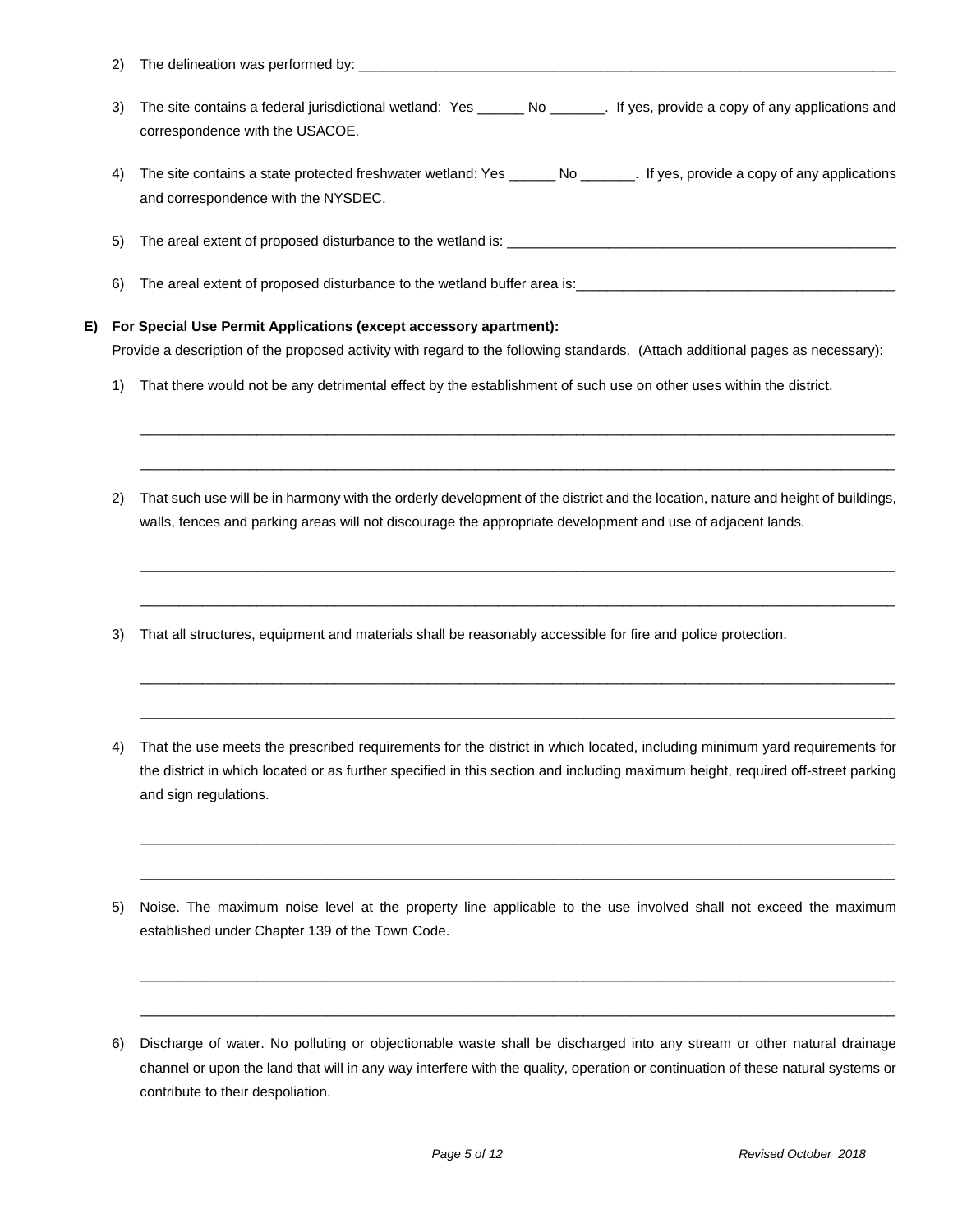7) Traffic access. All proposed traffic access ways shall be adequate but not excessive in number; adequate in width, grade and alignment and visibility; shall be sufficiently separated from street intersections and other places of public assembly; and shall meet other similar safety considerations.

 $\_$  ,  $\_$  ,  $\_$  ,  $\_$  ,  $\_$  ,  $\_$  ,  $\_$  ,  $\_$  ,  $\_$  ,  $\_$  ,  $\_$  ,  $\_$  ,  $\_$  ,  $\_$  ,  $\_$  ,  $\_$  ,  $\_$  ,  $\_$  ,  $\_$  ,  $\_$  ,  $\_$  ,  $\_$  ,  $\_$  ,  $\_$  ,  $\_$  ,  $\_$  ,  $\_$  ,  $\_$  ,  $\_$  ,  $\_$  ,  $\_$  ,  $\_$  ,  $\_$  ,  $\_$  ,  $\_$  ,  $\_$  ,  $\_$  ,

 $\overline{\phantom{a}}$  , and the set of the set of the set of the set of the set of the set of the set of the set of the set of the set of the set of the set of the set of the set of the set of the set of the set of the set of the s

 $\overline{\phantom{a}}$  , and the set of the set of the set of the set of the set of the set of the set of the set of the set of the set of the set of the set of the set of the set of the set of the set of the set of the set of the s

 $\_$  ,  $\_$  ,  $\_$  ,  $\_$  ,  $\_$  ,  $\_$  ,  $\_$  ,  $\_$  ,  $\_$  ,  $\_$  ,  $\_$  ,  $\_$  ,  $\_$  ,  $\_$  ,  $\_$  ,  $\_$  ,  $\_$  ,  $\_$  ,  $\_$  ,  $\_$  ,  $\_$  ,  $\_$  ,  $\_$  ,  $\_$  ,  $\_$  ,  $\_$  ,  $\_$  ,  $\_$  ,  $\_$  ,  $\_$  ,  $\_$  ,  $\_$  ,  $\_$  ,  $\_$  ,  $\_$  ,  $\_$  ,  $\_$  ,

8) Parking. Adequate off-street parking and loading spaces shall be provided in accordance with the off-street parking and loading requirements of this Chapter. Shared parking is encouraged where the peak parking demands of different uses occur at various times of the day. Use of a widely accepted means of projecting demand for shared use, such as the Urban Land Institute's Shared Parking report may be employed to demonstrate shared parking effects.

 $\overline{\phantom{a}}$  , and the set of the set of the set of the set of the set of the set of the set of the set of the set of the set of the set of the set of the set of the set of the set of the set of the set of the set of the s

 $\_$  ,  $\_$  ,  $\_$  ,  $\_$  ,  $\_$  ,  $\_$  ,  $\_$  ,  $\_$  ,  $\_$  ,  $\_$  ,  $\_$  ,  $\_$  ,  $\_$  ,  $\_$  ,  $\_$  ,  $\_$  ,  $\_$  ,  $\_$  ,  $\_$  ,  $\_$  ,  $\_$  ,  $\_$  ,  $\_$  ,  $\_$  ,  $\_$  ,  $\_$  ,  $\_$  ,  $\_$  ,  $\_$  ,  $\_$  ,  $\_$  ,  $\_$  ,  $\_$  ,  $\_$  ,  $\_$  ,  $\_$  ,  $\_$  ,

 $\overline{\phantom{a}}$  , and the set of the set of the set of the set of the set of the set of the set of the set of the set of the set of the set of the set of the set of the set of the set of the set of the set of the set of the s

 $\_$  ,  $\_$  ,  $\_$  ,  $\_$  ,  $\_$  ,  $\_$  ,  $\_$  ,  $\_$  ,  $\_$  ,  $\_$  ,  $\_$  ,  $\_$  ,  $\_$  ,  $\_$  ,  $\_$  ,  $\_$  ,  $\_$  ,  $\_$  ,  $\_$  ,  $\_$  ,  $\_$  ,  $\_$  ,  $\_$  ,  $\_$  ,  $\_$  ,  $\_$  ,  $\_$  ,  $\_$  ,  $\_$  ,  $\_$  ,  $\_$  ,  $\_$  ,  $\_$  ,  $\_$  ,  $\_$  ,  $\_$  ,  $\_$  ,

- 9) Circulation. The interior circulation system shall be adequate to provide safe accessibility to all required off-street parking, and to provide for the convenience and safety of vehicular, pedestrian, and bicycle movement within the site and in relation to adjacent areas or roads.
- 10) Landscaping and screening. All parking and service areas shall be reasonably screened during all seasons of the year from the view of adjacent residential lots and streets and the general landscaping of the site should be in character with that generally prevailing in the neighborhood. Existing trees twelve (12) inches or more in diameter at breast height (dbh) should be preserved to the maximum extent practical.

 $\overline{\phantom{a}}$  , and the set of the set of the set of the set of the set of the set of the set of the set of the set of the set of the set of the set of the set of the set of the set of the set of the set of the set of the s

 $\_$  ,  $\_$  ,  $\_$  ,  $\_$  ,  $\_$  ,  $\_$  ,  $\_$  ,  $\_$  ,  $\_$  ,  $\_$  ,  $\_$  ,  $\_$  ,  $\_$  ,  $\_$  ,  $\_$  ,  $\_$  ,  $\_$  ,  $\_$  ,  $\_$  ,  $\_$  ,  $\_$  ,  $\_$  ,  $\_$  ,  $\_$  ,  $\_$  ,  $\_$  ,  $\_$  ,  $\_$  ,  $\_$  ,  $\_$  ,  $\_$  ,  $\_$  ,  $\_$  ,  $\_$  ,  $\_$  ,  $\_$  ,  $\_$  ,

 $\_$  ,  $\_$  ,  $\_$  ,  $\_$  ,  $\_$  ,  $\_$  ,  $\_$  ,  $\_$  ,  $\_$  ,  $\_$  ,  $\_$  ,  $\_$  ,  $\_$  ,  $\_$  ,  $\_$  ,  $\_$  ,  $\_$  ,  $\_$  ,  $\_$  ,  $\_$  ,  $\_$  ,  $\_$  ,  $\_$  ,  $\_$  ,  $\_$  ,  $\_$  ,  $\_$  ,  $\_$  ,  $\_$  ,  $\_$  ,  $\_$  ,  $\_$  ,  $\_$  ,  $\_$  ,  $\_$  ,  $\_$  ,  $\_$  ,

 $\overline{\phantom{a}}$  , and the set of the set of the set of the set of the set of the set of the set of the set of the set of the set of the set of the set of the set of the set of the set of the set of the set of the set of the s

 $\overline{\phantom{a}}$  , and the set of the set of the set of the set of the set of the set of the set of the set of the set of the set of the set of the set of the set of the set of the set of the set of the set of the set of the s

 $\overline{\phantom{a}}$  , and the set of the set of the set of the set of the set of the set of the set of the set of the set of the set of the set of the set of the set of the set of the set of the set of the set of the set of the s

- 11) Character and appearance. The character and appearance of the proposed use, buildings, structures, outdoor signs, and lighting shall be in general harmony with the character and appearance of the surrounding neighborhood, and shall not adversely affect the general welfare of the inhabitants of the Town.
- 12) Historic and natural resources. The proposed use shall be designed and should be carried out in a manner that minimizes impacts to protect historic and natural environmental features on the site under review and in adjacent areas.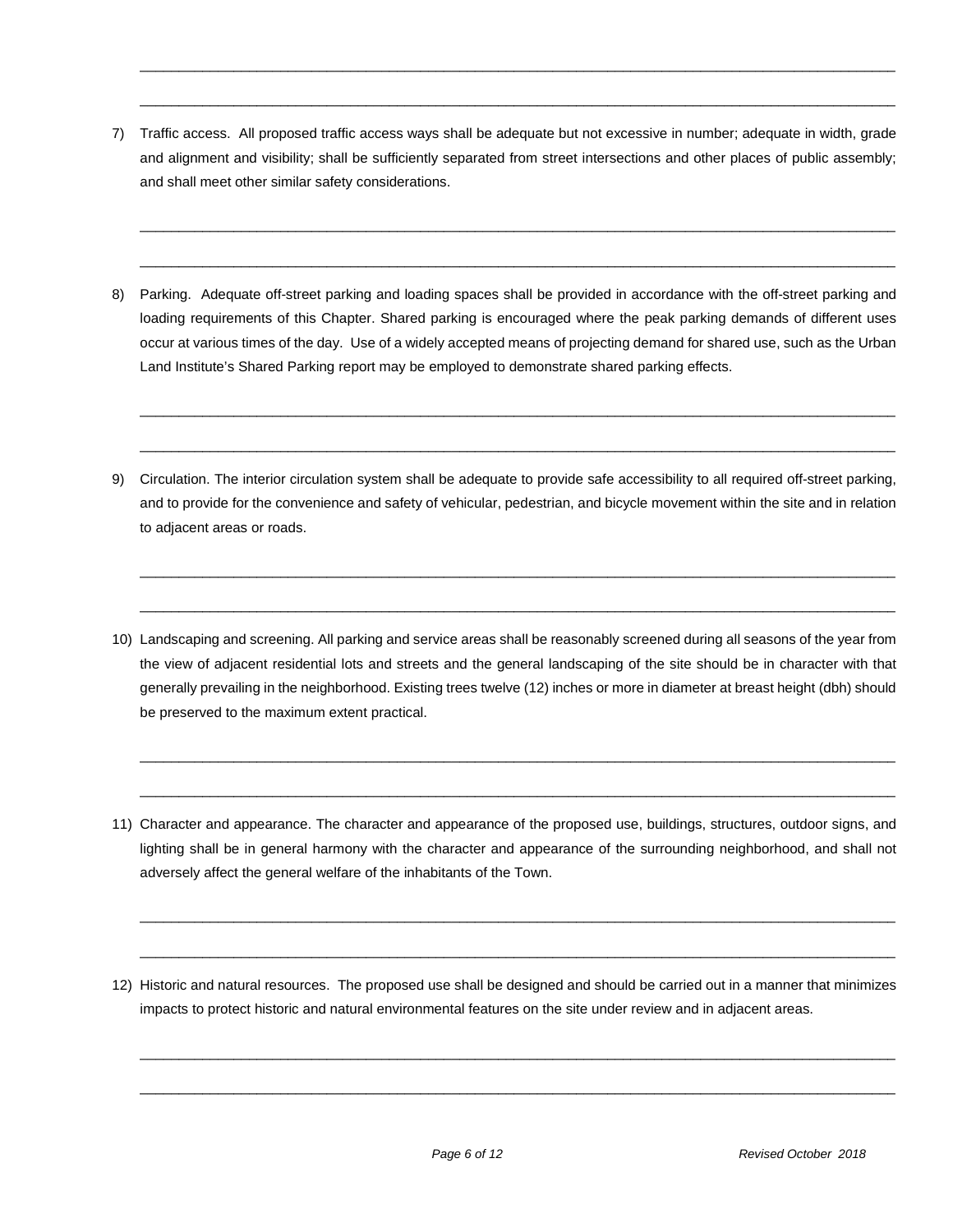13) Sewage Treatment and Water Supply. The adequacy of available sewage disposal and water supply services supporting the proposed activity or use shall be sufficient to meet the needs of the proposed activity or use. This consideration should be given to both including, but not be limited to, the suitability of water supply and sanitary sewage facilities to accommodate the intended use, and the adequacy of measures to protect surface and groundwater from pollution.

 $\overline{\phantom{a}}$  , and the contribution of the contribution of the contribution of the contribution of the contribution of the contribution of the contribution of the contribution of the contribution of the contribution of the

 $\_$  ,  $\_$  ,  $\_$  ,  $\_$  ,  $\_$  ,  $\_$  ,  $\_$  ,  $\_$  ,  $\_$  ,  $\_$  ,  $\_$  ,  $\_$  ,  $\_$  ,  $\_$  ,  $\_$  ,  $\_$  ,  $\_$  ,  $\_$  ,  $\_$  ,  $\_$  ,  $\_$  ,  $\_$  ,  $\_$  ,  $\_$  ,  $\_$  ,  $\_$  ,  $\_$  ,  $\_$  ,  $\_$  ,  $\_$  ,  $\_$  ,  $\_$  ,  $\_$  ,  $\_$  ,  $\_$  ,  $\_$  ,  $\_$  ,

14) Size and scale. The location and size of the proposed use, the nature and intensity of operations involved in or conducted in connection therewith, and the size of the site in relation to the use, its site layout and its relation to existing and future access streets should be such that both pedestrian and vehicular traffic to and from the use and the assembly of persons in connection therewith will not be hazardous or inconvenient to, or incongruous with, or conflict with the normal traffic of the neighborhood.

 $\_$  ,  $\_$  ,  $\_$  ,  $\_$  ,  $\_$  ,  $\_$  ,  $\_$  ,  $\_$  ,  $\_$  ,  $\_$  ,  $\_$  ,  $\_$  ,  $\_$  ,  $\_$  ,  $\_$  ,  $\_$  ,  $\_$  ,  $\_$  ,  $\_$  ,  $\_$  ,  $\_$  ,  $\_$  ,  $\_$  ,  $\_$  ,  $\_$  ,  $\_$  ,  $\_$  ,  $\_$  ,  $\_$  ,  $\_$  ,  $\_$  ,  $\_$  ,  $\_$  ,  $\_$  ,  $\_$  ,  $\_$  ,  $\_$  ,

 $\_$  ,  $\_$  ,  $\_$  ,  $\_$  ,  $\_$  ,  $\_$  ,  $\_$  ,  $\_$  ,  $\_$  ,  $\_$  ,  $\_$  ,  $\_$  ,  $\_$  ,  $\_$  ,  $\_$  ,  $\_$  ,  $\_$  ,  $\_$  ,  $\_$  ,  $\_$  ,  $\_$  ,  $\_$  ,  $\_$  ,  $\_$  ,  $\_$  ,  $\_$  ,  $\_$  ,  $\_$  ,  $\_$  ,  $\_$  ,  $\_$  ,  $\_$  ,  $\_$  ,  $\_$  ,  $\_$  ,  $\_$  ,  $\_$  ,

 $\_$  ,  $\_$  ,  $\_$  ,  $\_$  ,  $\_$  ,  $\_$  ,  $\_$  ,  $\_$  ,  $\_$  ,  $\_$  ,  $\_$  ,  $\_$  ,  $\_$  ,  $\_$  ,  $\_$  ,  $\_$  ,  $\_$  ,  $\_$  ,  $\_$  ,  $\_$  ,  $\_$  ,  $\_$  ,  $\_$  ,  $\_$  ,  $\_$  ,  $\_$  ,  $\_$  ,  $\_$  ,  $\_$  ,  $\_$  ,  $\_$  ,  $\_$  ,  $\_$  ,  $\_$  ,  $\_$  ,  $\_$  ,  $\_$  ,

 $\_$  ,  $\_$  ,  $\_$  ,  $\_$  ,  $\_$  ,  $\_$  ,  $\_$  ,  $\_$  ,  $\_$  ,  $\_$  ,  $\_$  ,  $\_$  ,  $\_$  ,  $\_$  ,  $\_$  ,  $\_$  ,  $\_$  ,  $\_$  ,  $\_$  ,  $\_$  ,  $\_$  ,  $\_$  ,  $\_$  ,  $\_$  ,  $\_$  ,  $\_$  ,  $\_$  ,  $\_$  ,  $\_$  ,  $\_$  ,  $\_$  ,  $\_$  ,  $\_$  ,  $\_$  ,  $\_$  ,  $\_$  ,  $\_$  ,

15) The location and height of buildings; the location, nature and height of walls and fences; and the nature and extent of landscaping on the site shall be such that the use will not hinder or discourage the appropriate development and use of adjacent land and buildings or impair the value thereof.

#### **Parts Included With This Application:**

| 1. Part "A" - Owner Affidavit:                                     |  |
|--------------------------------------------------------------------|--|
| 2. Part "B" - Applicant / Agent Affidavit:                         |  |
| 3. Part "C" - Licensed Professional Affidavit:                     |  |
| 4. Part "D" - Disclosure of Business Interest:                     |  |
| 5. Part "E" - Agricultural Data Statement:                         |  |
| 6. Part "F" - Site Plan Application Checklist:                     |  |
| 7. Part "G" - Subdivision Pre-Application Submission Checklist:    |  |
| 8. Part "H" - Minor Subdivision Application Checklist:             |  |
| 9. Part "I" - Major Preliminary Subdivision Application Checklist: |  |
| 10. Part "J" - Major Final Subdivision Application Checklist:      |  |
| 11. Part "K" - Land Contour Permit Application Checklist:          |  |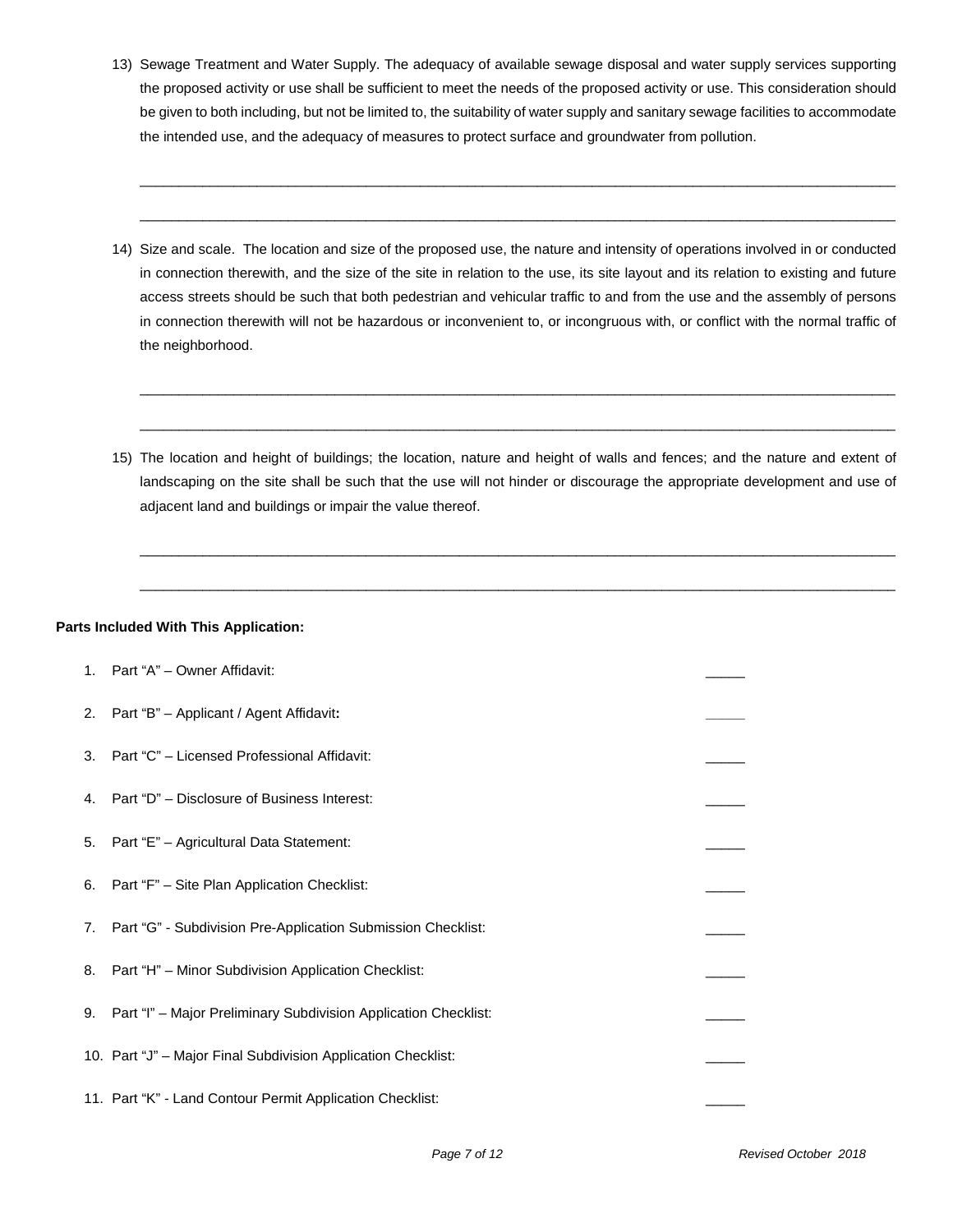| 12. Part "L" - Aquatic Resource Protection Permit Application Checklist: |  |
|--------------------------------------------------------------------------|--|
| 13. Part "M" – Erosion and Sediment Control Permit Checklist             |  |
| 14. Part "N" – Floodplain Development Permit Checklist                   |  |
| 15. Part "O" - Acknowledgment of Required Certifications                 |  |
| 16. Part "P" – Coastal Assessment Form                                   |  |

By His/Her signature the Applicant avows that: 1) He/She has read this application and is familiar with its content; and 2) He/She has read, is familiar with, and understands the requirements of the Town Poughkeepsie Code provision(s) affecting or regulating the project for which this application is made; and 3) He/She agrees to comply with the requirements of the Town Poughkeepsie Code provision(s) affecting or regulating the project for which this application is made including any general or special conditions of any permits or approvals granted by any board, agency, or department of the Town of Poughkeepsie; and 4) He/She has read this statement and understands its meaning and its terms.

Applicant Signature:\_\_\_\_\_\_\_\_\_\_\_\_\_\_\_\_\_\_\_\_\_\_\_\_\_\_\_\_\_\_\_\_\_\_\_\_\_\_\_\_\_\_\_\_\_\_\_\_\_\_\_\_\_\_\_\_\_\_\_\_\_\_\_\_\_\_\_\_\_\_\_\_\_\_\_\_\_\_\_\_\_\_\_\_\_\_\_\_\_\_\_

Print Name:\_\_\_\_\_\_\_\_\_\_\_\_\_\_\_\_\_\_\_\_\_\_\_\_\_\_\_\_\_\_\_\_\_\_\_\_\_\_\_\_\_\_\_\_\_\_\_\_\_\_\_\_\_\_\_\_\_\_\_\_\_\_\_\_\_\_\_\_\_\_\_\_\_\_\_\_\_\_\_\_\_\_\_\_\_\_\_\_\_\_\_\_\_\_\_\_\_-

Date:\_\_\_\_\_\_\_\_\_\_\_\_\_\_\_\_\_\_\_\_\_\_\_\_\_\_\_\_\_\_\_\_\_\_\_\_\_\_\_\_\_\_\_\_\_\_\_\_\_\_\_\_\_\_\_\_\_\_\_\_\_\_\_\_\_\_\_\_\_\_\_\_\_\_\_\_\_\_\_\_\_\_\_\_\_\_\_\_\_\_\_\_\_\_\_\_\_\_\_\_\_\_\_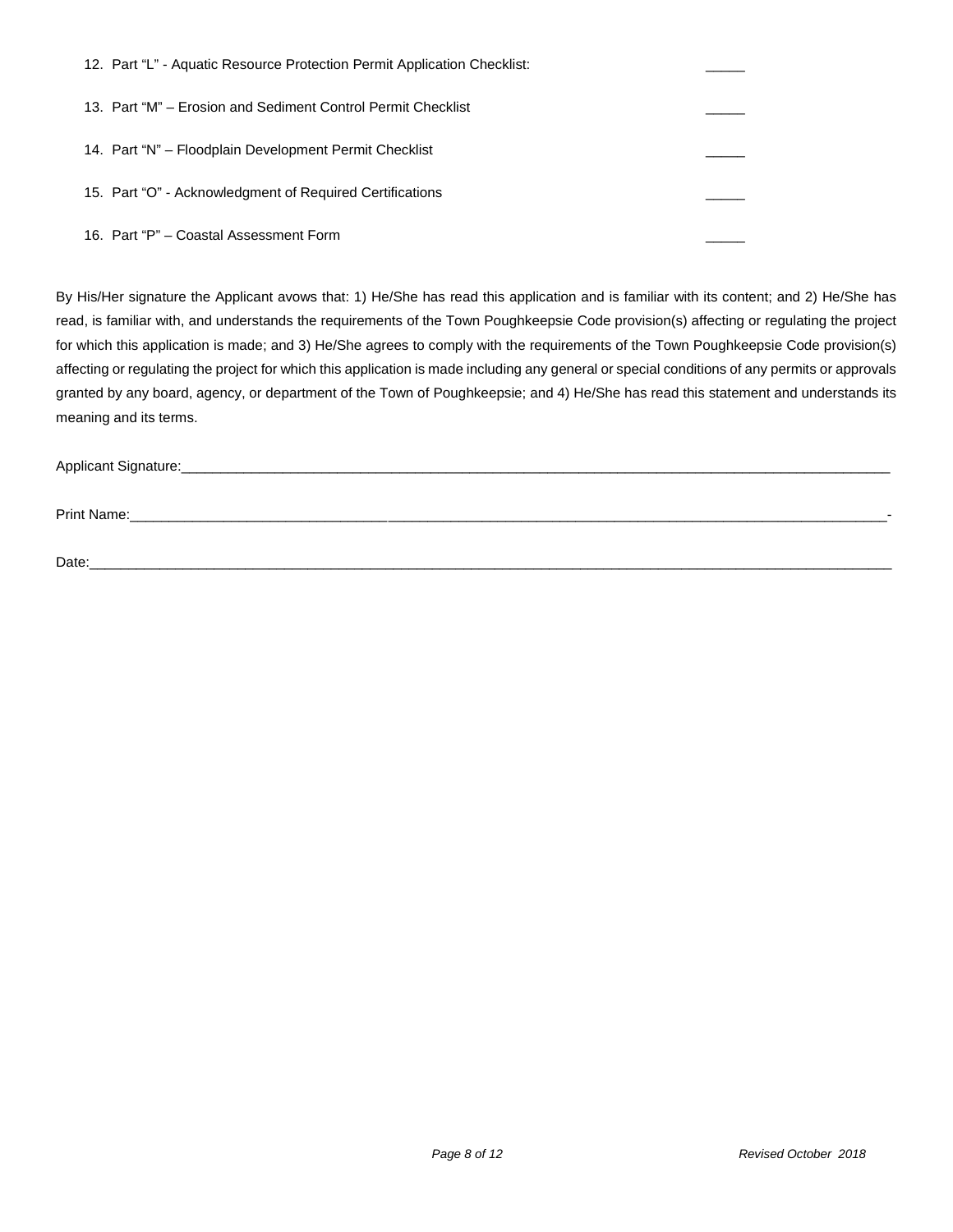#### **PART "A" OWNER AFFIDAVIT**

| State of         |     |
|------------------|-----|
|                  | SS: |
| <b>County of</b> |     |

**\_\_\_\_\_\_\_\_\_\_\_\_\_\_\_\_\_\_\_\_\_\_\_\_\_\_\_\_\_\_\_\_\_\_\_\_\_\_\_\_\_\_\_\_** being duly sworn, deposes and says:

- 1. That I/we are the Owner(s) of the within property as described in the foregoing application for Subdivision / Lot Line Change / Site Plan / Land Contour / Aquatic Resource approval(s) and that the statements contained therein are true to the best of my/our knowledge and belief.
- 2. That I/we hereby authorize \_\_\_\_\_\_\_\_\_\_\_\_\_\_\_\_\_\_\_\_\_\_\_\_\_\_\_\_\_\_\_\_\_\_\_\_\_\_\_\_\_\_\_\_\_, to act as my/our representative in all matters

regarding said application(s), and that I/we have the legal right to make or authorize the making of said application.

- 3. That I/we understand that by submitting this application for Planning Board approval that I/we expressly grant permission to the Planning Board and its authorized representatives to enter upon the property, at all reasonable times, for the purpose of conducting inspections and becoming familiar with site conditions. I/we acknowledge that this grant of permission may only be revoked by the full withdrawal of said application from further Planning Board action.
- 4. That I/we understand that by submitting this application that I/we shall be responsible for the payment of all application fees, review fees, and inspection fees incurred by the Town related to this application.
- 5. That I/we understand that I/we, and any of our contractors and representatives shall be jointly and severally liable for all costs incurred, including environmental restoration costs, resulting from non-compliance with the approved application, and with noncompliance with any provision of the Town Code. I/we acknowledge that approval of the plan and commencement of any work related to the approved application shall constitute express permission to the Planning Board, the Building Inspector, the Planning Department, the Zoning Administrator, and any duly authorized representative of the Town of Poughkeepsie, to enter the property for the purposes of inspection for compliance with the approved application and any provision of the Town Code, whether or not any other permits have been applied for or issued for the project. I/we acknowledge that by submitting this application, and by approval of said application, including the commencement of any work related to the approved plan is an express waiver of any objection to authorized Town official(s) entering the property for the purpose of conducting inspections.
- 6. That I/we understand that the Town of Poughkeepsie Planning Board intends to rely on the foregoing representations in making a determination to issue the requested applications and approvals and that under penalty of perjury I/we declare that I/we have examined this affidavit and that it is true and correct.

\_\_\_\_\_\_\_\_\_\_\_\_\_\_\_\_\_\_\_\_\_\_\_\_\_\_\_\_\_\_\_\_\_\_\_\_\_\_\_\_\_\_ \_\_\_\_\_\_\_\_\_\_\_\_\_\_\_\_\_\_\_\_\_\_\_\_\_\_\_\_\_\_\_\_\_\_\_\_\_\_\_\_\_\_ Applicant/Owner Applicant/Owner Applicant/Owner

Sworn to before me this \_\_\_\_\_\_\_\_\_\_\_ day of

\_\_\_\_\_\_\_\_\_\_\_\_\_\_\_\_\_\_\_\_\_\_\_\_\_\_, 20\_\_\_\_\_\_.

\_\_\_\_\_\_\_\_\_\_\_\_\_\_\_\_\_\_\_\_\_\_\_\_\_\_\_\_\_\_\_\_\_\_\_\_\_\_\_\_\_\_\_ Notary Public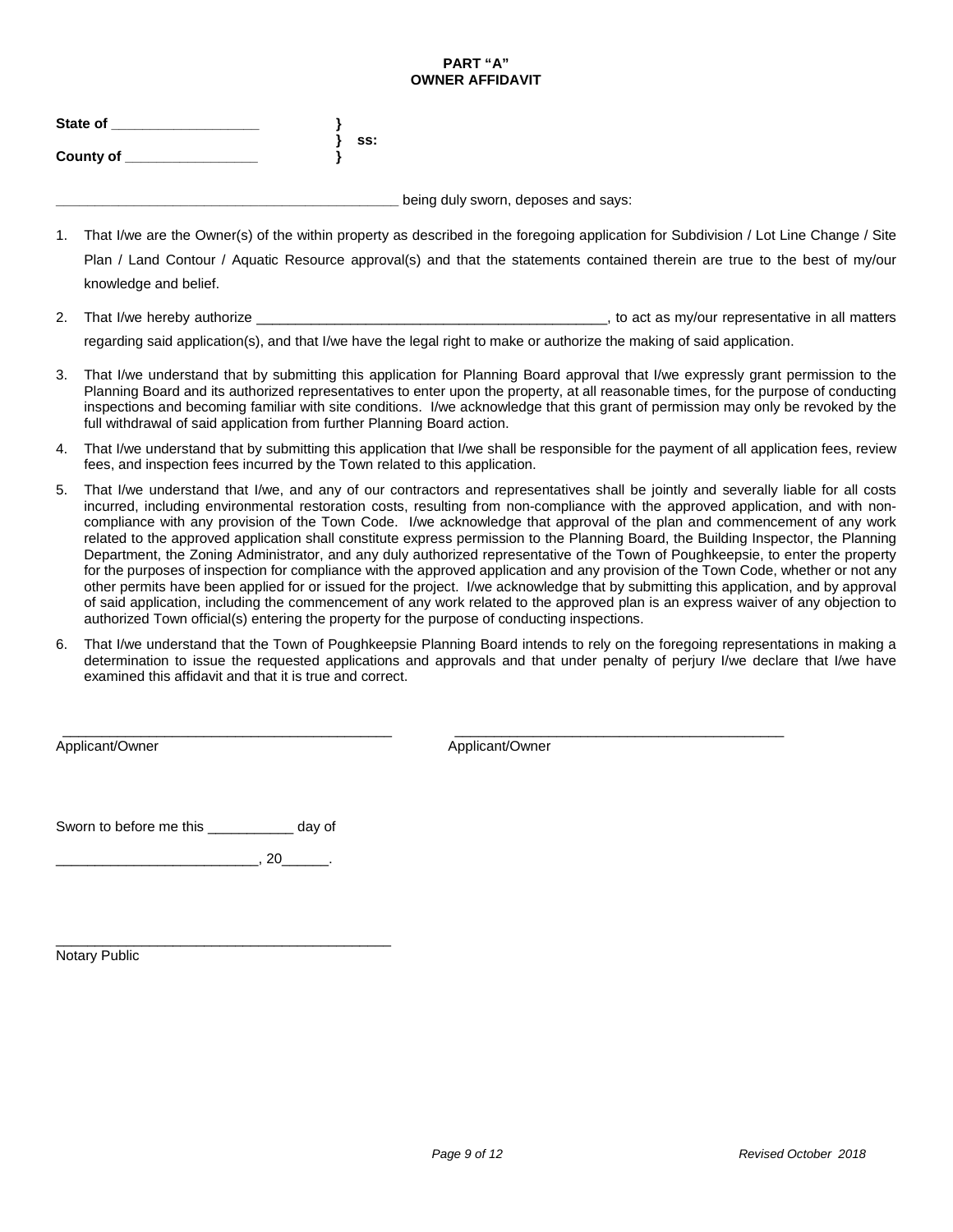#### **PART "B" APPLICANT / AGENT AFFIDAVIT**

|                                                             | State of _______________________                     |                                                                                                                                                                                                |                  |
|-------------------------------------------------------------|------------------------------------------------------|------------------------------------------------------------------------------------------------------------------------------------------------------------------------------------------------|------------------|
| $\overline{\phantom{a}}$ County of $\overline{\phantom{a}}$ |                                                      | SS:                                                                                                                                                                                            |                  |
|                                                             |                                                      | being duly sworn, deposes and says:                                                                                                                                                            |                  |
|                                                             | are true to the best of my/our knowledge and belief. | named in the foregoing application for Planning Board for<br>Subdivision / Lot Line Change / Site Plan / Land Contour / Aquatic Resource approval(s) and that the statements contained therein |                  |
| 2.                                                          |                                                      | That he/she resides at or conducts business at _________________________________                                                                                                               | in the County of |

- 3. That I/we understand that by submitting this application for Planning Board approval that I/we expressly grant permission to the Planning Board and its authorized representatives to enter upon the property, at all reasonable times, for the purpose of conducting inspections and becoming familiar with site conditions. I/we acknowledge that this grant of permission may only be revoked by the full withdrawal of said application from further Planning Board action. That I/we understand that by submitting this application that I/we shall be responsible for the payment of all application fees, review fees, and inspection fees incurred by the Town related to this application.
- 4. That I/we understand that I/we, and any of our contractors and representatives shall be jointly and severally liable for all costs incurred, including environmental restoration costs, resulting from non-compliance with the approved application, and with noncompliance with any provision of the Town Code. I/we acknowledge that approval of the plan and commencement of any work related to the approved application shall constitute express permission to the Planning Board, the Building Inspector, the Planning Department, the Zoning Administrator, and any duly authorized representative of the Town of Poughkeepsie, to enter the property for the purposes of inspection for compliance with the approved application and any provision of the Town Code, whether or not any other permits have been applied for or issued for the project. I/we acknowledge that by submitting this application, and by approval of said application, including the commencement of any work related to the approved plan is an express waiver of any objection to authorized Town official(s) entering the property for the purpose of conducting inspections.
- 5. That I/we understand that the Town of Poughkeepsie Planning Board intends to rely on the foregoing representations in making a determination to issue the requested applications and approvals and that under penalty of perjury I/we declare that I/we has examined this affidavit and that it is true and correct.

\_\_\_\_\_\_\_\_\_\_\_\_\_\_\_\_\_\_\_\_\_\_\_\_\_\_\_\_\_\_\_\_\_\_\_\_\_\_\_\_\_\_ \_\_\_\_\_\_\_\_\_\_\_\_\_\_\_\_\_\_\_\_\_\_\_\_\_\_\_\_\_\_\_\_\_\_\_\_\_\_\_\_\_\_ Applicant/Agent Applicant/Agent Applicant/Agent

Sworn to before me this \_\_\_\_\_\_\_\_\_\_\_ day of

 $\overline{\phantom{20}0}$ , 20 $\overline{\phantom{20}0}$ .

\_\_\_\_\_\_\_\_\_\_\_\_\_\_\_\_\_\_\_\_\_\_\_\_\_\_\_\_\_\_\_\_\_\_\_\_\_\_\_\_\_\_\_ Notary Public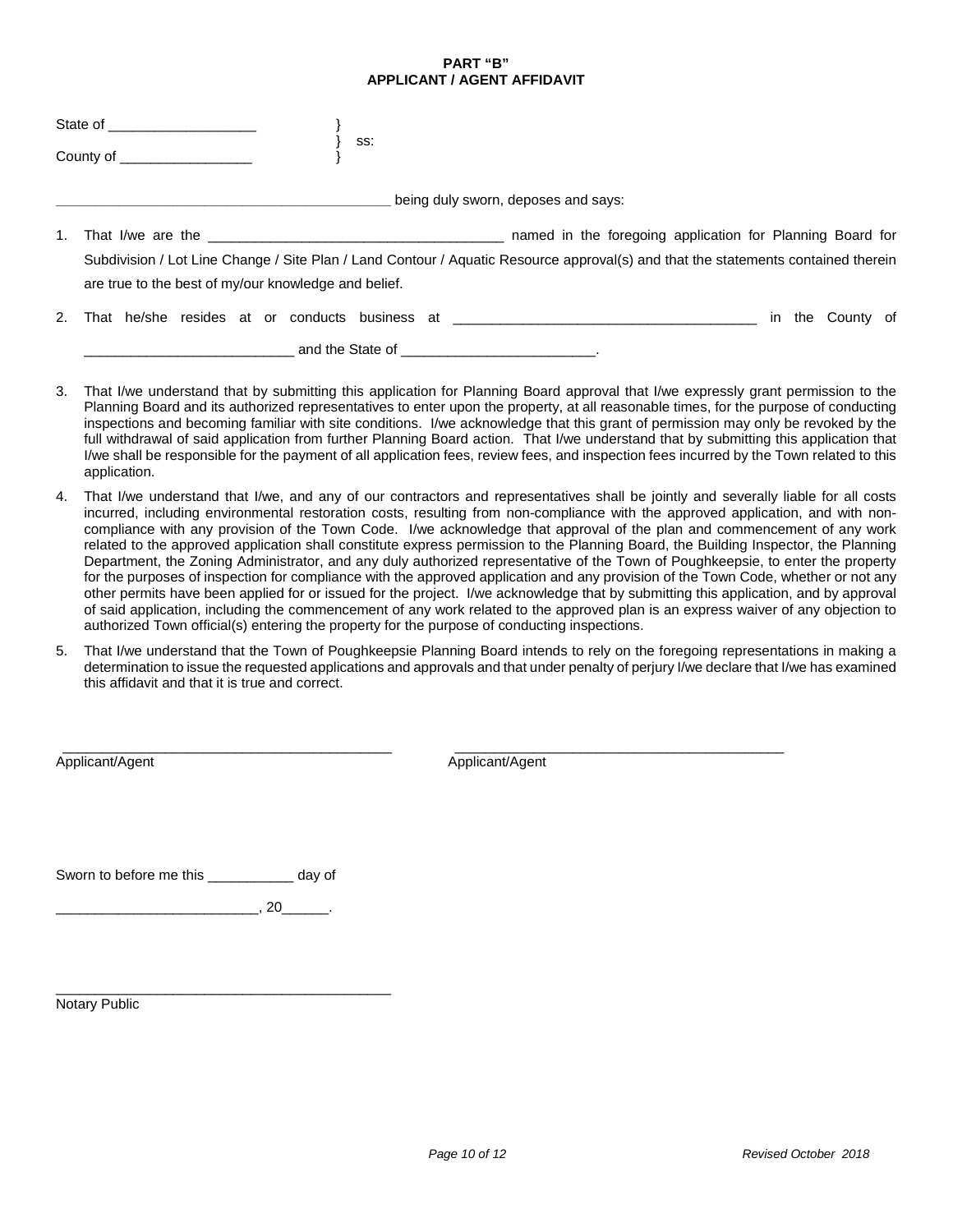#### **PART "C" LICENSED PROFESSIONAL AFFIDAVIT (To Be Completed By Each Licensed Professional)**

| State of         |     |
|------------------|-----|
|                  | SS: |
| <b>County of</b> |     |

being duly sworn, deposes and says:

- 1. That I/we are the \_\_\_\_\_\_\_\_\_\_\_\_\_\_\_\_\_\_\_\_\_\_\_\_\_\_\_\_\_\_\_\_\_\_\_\_\_\_\_\_\_\_\_\_\_\_\_\_\_\_\_\_ named in the foregoing application for Subdivision / Lot Line Change / Site Plan / Land Contour / Aquatic Resource approval(s) and that I/we have been duly authorized by the owner in fee and the applicant to make such application and that the foregoing statements contained therein are true to the best of my/our knowledge and belief.
- 2. That I/we understand that the Town of Poughkeepsie Planning Board intends to rely on the foregoing representations in making a determination to issue the requested applications and approvals and that under penalty of perjury I/we declare that I/we have examined this affidavit and that it is true and correct.

\_\_\_\_\_\_\_\_\_\_\_\_\_\_\_\_\_\_\_\_\_\_\_\_\_\_\_\_\_\_\_\_\_\_\_\_\_\_\_\_\_\_ \_\_\_\_\_\_\_\_\_\_\_\_\_\_\_\_\_\_\_\_\_\_\_\_\_\_\_\_\_\_\_\_\_\_\_\_\_\_\_\_\_\_

Licensed Professional Licensed Professional

\_\_\_\_\_\_\_\_\_\_\_\_\_\_\_\_\_\_\_\_\_\_\_\_\_\_\_\_\_\_\_\_\_\_\_\_\_\_\_\_\_\_ \_\_\_\_\_\_\_\_\_\_\_\_\_\_\_\_\_\_\_\_\_\_\_\_\_\_\_\_\_\_\_\_\_\_\_\_\_\_\_\_\_\_ Licensed Professional Licensed Professional

Sworn to before me this \_\_\_\_\_\_\_\_\_\_\_ day of

 $\overline{\phantom{a}}$ , 20 $\overline{\phantom{a}}$ .

\_\_\_\_\_\_\_\_\_\_\_\_\_\_\_\_\_\_\_\_\_\_\_\_\_\_\_\_\_\_\_\_\_\_\_\_\_\_\_\_\_\_\_ Notary Public